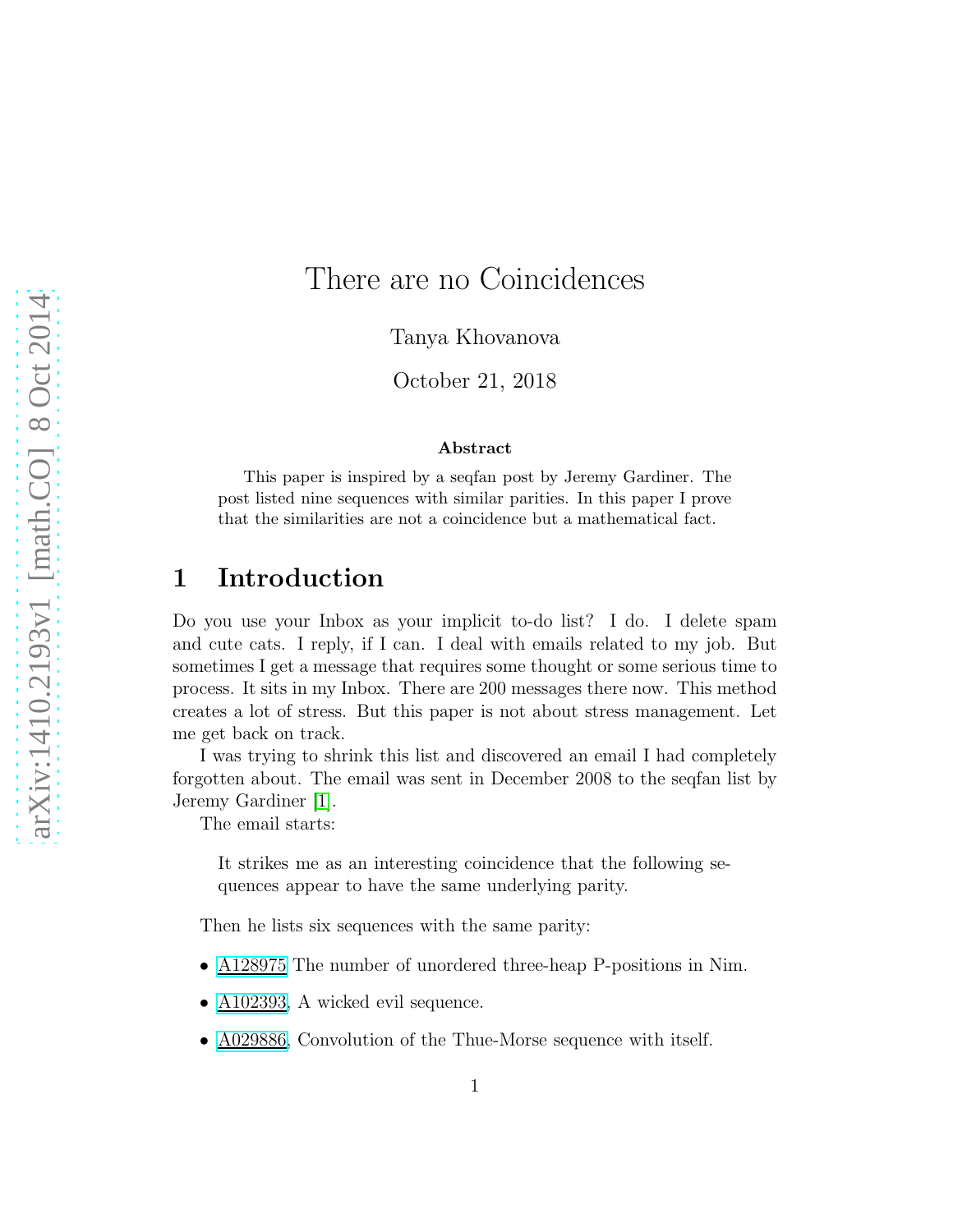- [A092524,](http://oeis.org/A092524) Binary representation of *n* interpreted in base  $p$ , where  $p$  is the smallest prime factor of  $n$ .
- [A104258,](http://oeis.org/A104258) Replace  $2^i$  with  $n^i$  in the binary representation of n.
- <u>A061297</u>,  $a(n) = \sum_{r=0}^{n} \text{lcm}(n, n-1, n-2, \ldots, n-r+1) / \text{lcm}(1, 2, 3, \ldots, r)$ .

and three sequences with the complementary parity:

- <u>A093431</u>,  $a(n) = \sum_{k=1}^{n} (\text{lcm}(n, n-1, \ldots, n-k+2, n-k+1) / (\text{lcm}(1, 2, \ldots, k)).$
- [A003071,](http://oeis.org/A003071) Maximal number of comparisons for sorting n elements by list merging.
- [A122248,](http://oeis.org/A122248) Partial sums of  $a(n)$ , where  $a(n) = a(\lfloor n/2 \rfloor) + \lfloor n/2 \rfloor$  with  $a(1) = 1.$

In this paper I will prove that these coincidences are in fact not coincidences. And my Inbox is now reduced to 199 messages.

But first let me start with definitions.

## 2 The Thue-Morse sequence

Let us start with evil and odious numbers introduced by John Conway. A non-negative integer is called *evil* if the number of ones in its binary expansion is even and it is called *odious* otherwise.

The sequence of evil numbers is [A001969:](http://oeis.org/A001969) 0, 3, 5, 6, 9, 10, 12, 15, 17, 18, 20, 23, 24, ..., starting from index 1. We will denote the sequence as  $e(n)$ . The sequence of odious numbers is [A000069:](http://oeis.org/A000069) 1, 2, 4, 7, 8, 11, 13, 14, 16, 19, 21, 22, 25, 26,  $\dots$ , starting from index 1. We will denote the sequence as  $o(n)$ .

Let  $s_2(n)$  denote the binary weight of n: the number of ones in the binary expansion of n. Thus n is evil if  $s_2(n) \equiv 0 \pmod{2}$ , and n is odious if  $s_2(n) \equiv 1 \pmod{2}$ .

The Thue-Morse sequence,  $t(n)$ , is the parity of the sum of the binary digits of n, which is also call the *perfidy* of n. It is [A010060](http://oeis.org/A010060) (starting with index 0): 0, 1, 1, 0, 1, 0, 0, 1,  $\dots$  Perfidy is to parity as evil is to even and odious is to odd. By definition,  $t(n) = 1$  if n is odious, and 0 otherwise. In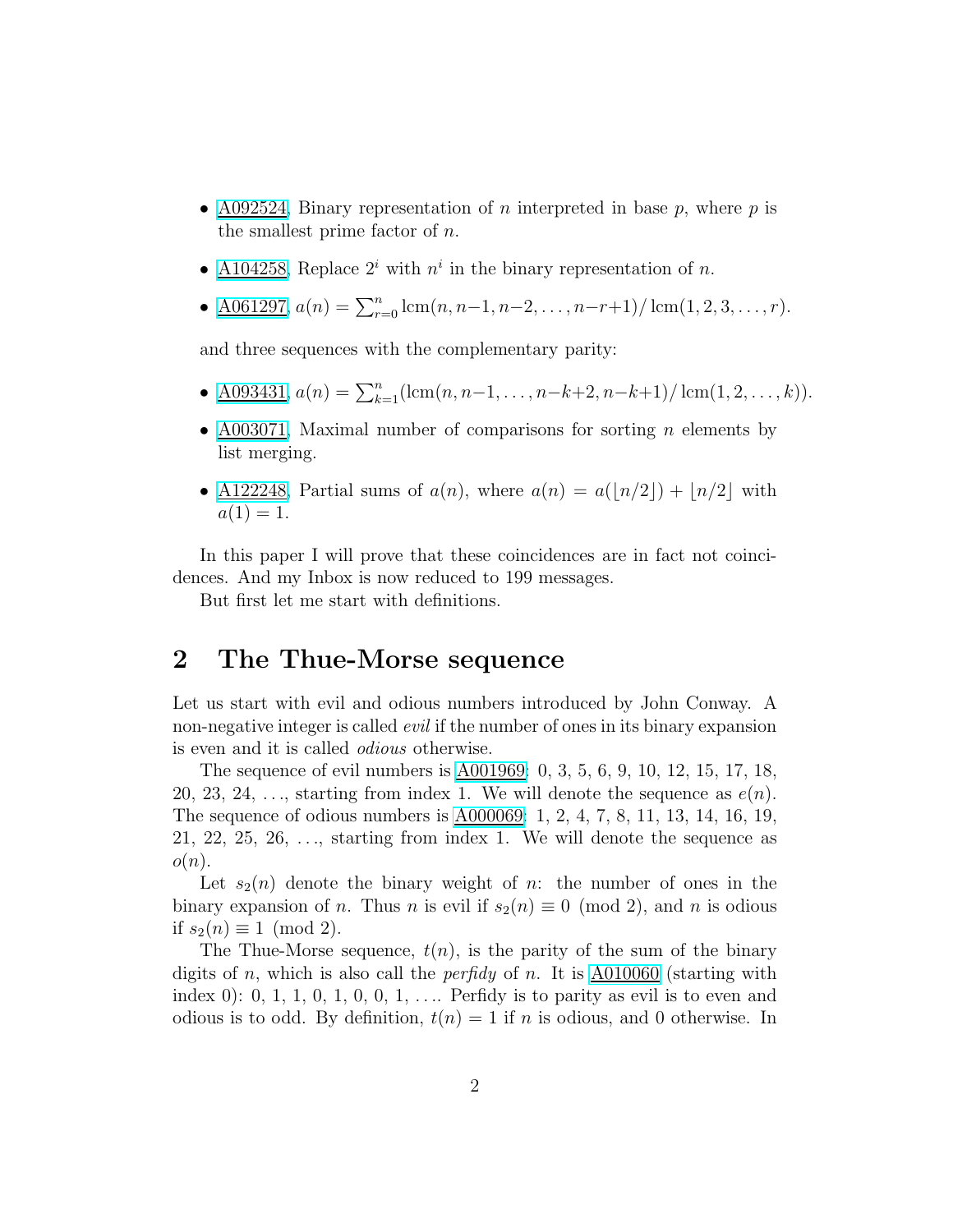other words,  $t(n) = s_2(n) \pmod{2}$ . Or,  $t(n)$  is the characteristic function of odious numbers.

The Thue-Morse sequence has many interesting properties:

- recursive definition:  $t(2n) = t(n)$  and  $t(2n + 1) = 1 t(n)$ , where  $t(0) = 0.$
- fractal property: the sequence  $t(n)$  is a fixed point of the morphism  $0 \rightarrow 0, 1$  and  $1 \rightarrow 1, 0$ .
- cube-free: the sequence  $t(n)$  does not contain three consecutive identical blocks. In particular it does not contain 0, 0, 0 nor 1, 1, 1.

We will also need a different version of the Thue-Morse sequence,  $\underline{\mathrm{A010059}}$ : 1, 0, 0, 1, 0, 1, 1, 0, 0, 1, 1, 0, 1, . . .: the logical negation of the Thue-Morse sequence. Let us denote this sequence as  $\bar{t}(n)$ :  $\bar{t}(n) + t(n) = 1$ . The sequence is the characteristic function of the evil numbers.

The properties of the sequence  $\bar{t}(n)$  are exactly the same as the properties of the sequence  $t(n)$  except that it starts with 1 rather than 0.

## 3 The Sequence

This is the sequence we will be comparing against. This is the main object of this paper so I denote it as  $m(n)$ . This sequence is the alternate merging of  $\bar{t}(n)$  and the all-zero sequence. Namely  $m(2k + 1) = 0$  and  $m(2k) = \bar{t}(k)$ .

The sequence starting from the index 0: 1, 0, 0, 0, 0, 0, 1, 0, 0, 0, 1, 0, 1, 0, 0, 0, 0, 0, 1, 0, 1, 0, 0, 1,  $\dots$  In the database it is represented as  $A228495(n + 1)$ , the characteristic function of the odd odious numbers shifted by 1. Let us see that this is the same definition. If  $n$  is even, then  $n$ is not an odd odious number, so  $A228495(n) = 0 = m(n-1)$ . If  $n = 2k+1$ , then *n* is odious if and only if k is evil. As  $\bar{t}$  is the characteristic function of evil numbers we get  $A228495(2k + 1) = \bar{t}(k) = m(2k)$ .

Now we describe the properties of this sequence:

- recursive definition:  $m(2n+1) = 0$ ,  $m(4n) = \overline{t}(2n) = \overline{t}(n) = m(2n)$ , and  $m(4n + 2) = \overline{t}(2n + 1) = 1 - \overline{t}(n) = 1 - m(2n)$ , where  $m(0) = 1$ .
- fractal property: the sequence  $m(n)$  is a fixed point of the morphism  $0, 0 \rightarrow 0, 0, 1, 0$  and  $1, 0 \rightarrow 1, 0, 0, 0$ .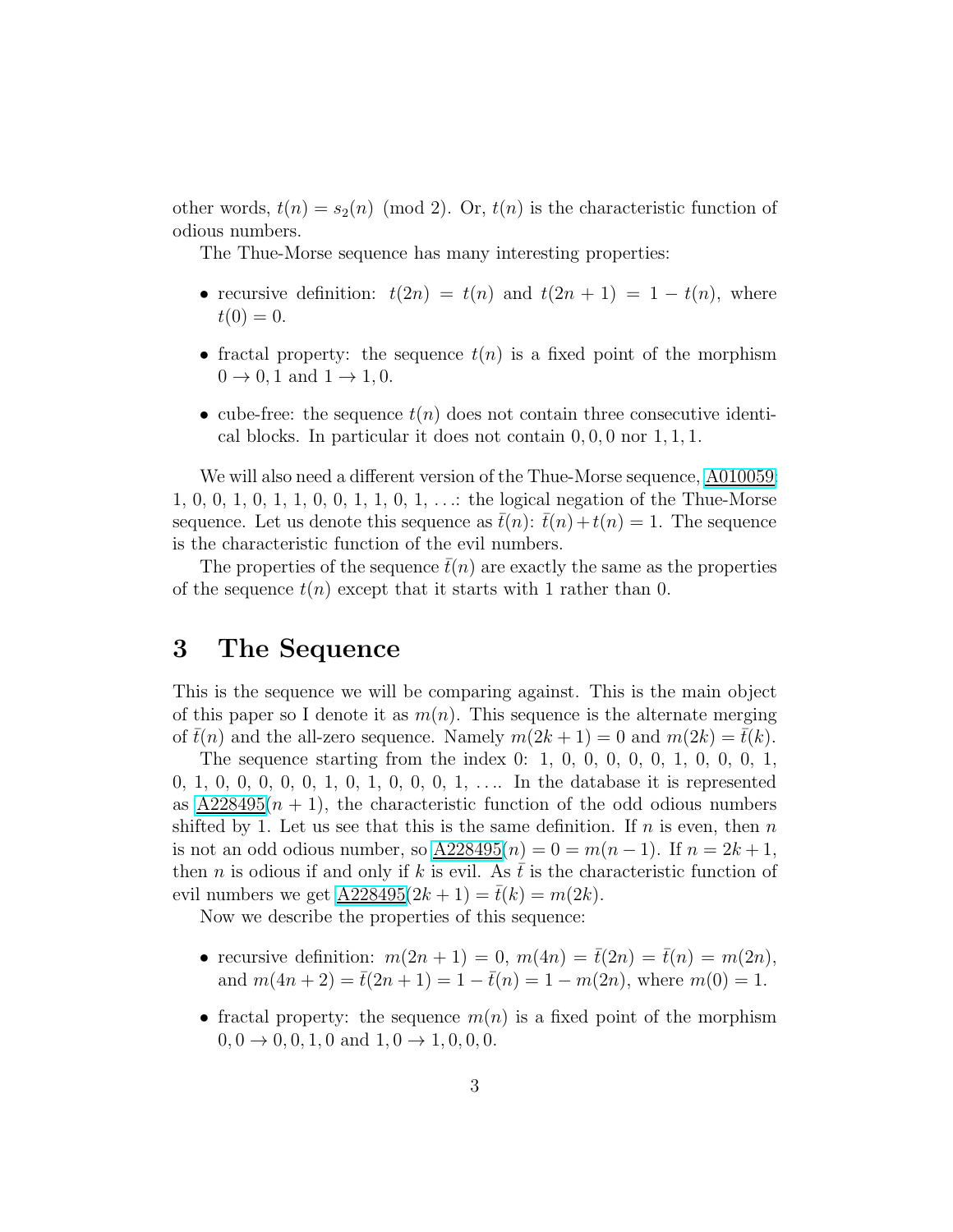• pattern-free: the sequence  $m(n)$  does not contain more than five consecutive 0s or more than one consecutive 1. It does not contain three 1, 0 blocks in a row.

We will use the following property of the sequence  $m(n)$ , which follows immediately from above.

<span id="page-3-0"></span>**Corollary 1.** For an even number n,  $m(n)$  is the parity of  $s_2(n/2) - 1$ .

## 4 Resolving coincidences

Now I will resolve Jeremy Gardiner's list one by one.

### 4.1 [A128975](http://oeis.org/A128975) The number of unordered three-heap Ppositions in Nim

[A128975,](http://oeis.org/A128975) The number of unordered three-heap P-positions in Nim: 0, 0, 0, 0, 0, 1, 0, 0, 0, 1, 0, 1, 0, 4, 0, 0, 0, . . ., starting with index 1. In other words this sequence is the number of unordered triples of non-zero integers  $(a, b, c)$ with  $a + b + c = n$ , whose bitwise XOR is zero.

Notice that n must be even for a P-position to exist:  $A128975(2k+1) = 0$  $A128975(2k+1) = 0$  $A128975(2k+1) = 0$ .

**Lemma 2.** *The parity of [A128975](http://oeis.org/A128975)* $(n)$  *is*  $m(n)$ *.* 

*Proof.* In my recent paper with Joshua Xiong [\[2\]](#page-8-1) we showed that the number of ordered three-heap P-positions in Nim where an empty heap is allowed is A048883 $(n) = 3^{s_2(n/2)}$ , where the total number of counters is an even number  $n$ .

These sequences [A128975](http://oeis.org/A128975) and [A048883](http://oeis.org/A048883) are related to each other in a simple manner. There are no P-positions of type  $(a, a, a)$ . Also  $(a, a, 0)$ is a P-position for any a. That means unordered P-positions  $(a, b, c)$  that are counted in [A128975](http://oeis.org/A128975) are composed of three distinct positive numbers. So we need to multiply this number by 6 to count ordered sets of distinct numbers and add 3 P-positions that are permutations of  $(n/2, n/2, 0)$ . Long story short:  $\underline{A048883}(n) = 6 \cdot \underline{A128975}(n) + 3$ . Therefore,  $\underline{A128975}(n) =$  $(3^{s_2(n/2)} - 3)/6 = (3^{s_2(n/2)-1} - 1)/2.$ 

We know that  $3^{2k} \equiv 1 \pmod{4}$  and  $3^{2k} \equiv 3 \pmod{4}$ . That means the parity of [A128975](http://oeis.org/A128975) is the same as the parity of  $s_2(n/2) - 1$  for even n, which by Corollary [1](#page-3-0) is  $m(n)$ .  $\Box$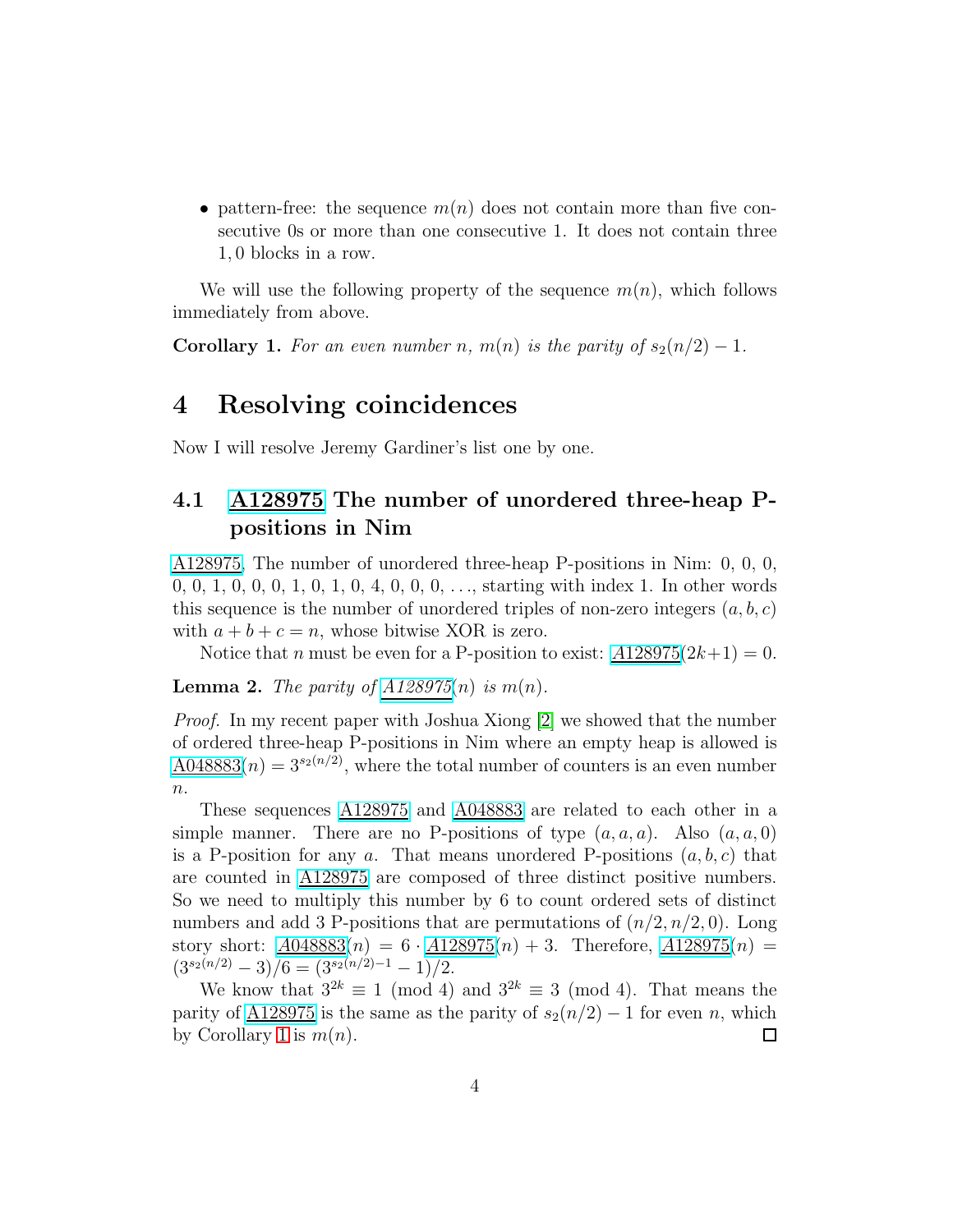#### 4.2 [A102393,](http://oeis.org/A102393) A wicked evil sequence

[A102393,](http://oeis.org/A102393) A wicked evil sequence: 1, 0, 0, 4, 0, 6, 7, 0, 0, 10, 11, 0, 13, 0, 0, 16, 0, 18, 19, . . . starting from index 0.

Another definition of this sequence states that evil numbers plus 1 appear in positions indexed by evil numbers. That means  $\underline{A102393}(n) = 0$  if n is odious, and  $A102393(e(k)) = e(k) + 1$  $A102393(e(k)) = e(k) + 1$  $A102393(e(k)) = e(k) + 1$ .

**Lemma 3.** *The parity of*  $A102393(n)$  *is*  $m(n)$ *.* 

*Proof.* For any n,  $A102393(n)$  $A102393(n)$  $A102393(n)$  is either 0 or  $n + 1$ . That means  $A102393(n)$ is even for odd n. If  $n = 2k$ , then  $\underline{A102393}(n)$  is the non-perfidy (the logical negation of the perfidy) of  $n$ . In this case it is the same as the non-perfidy of k, which is the same as the parity of  $s_2(n/2) - 1$ .  $\Box$ 

### 4.3 [A029886,](http://oeis.org/A029886) Convolution of the Thue-Morse sequence with itself

[A029886,](http://oeis.org/A029886) Convolution of the Thue-Morse [A001285](http://oeis.org/A001285) sequence with itself: 1, 4, 8, 10, 12, 14, 15, 16, 22, 24, 23, 26, 29, . . . starting from index 0. In the definition of this sequence another variation of the Thue-Morse sequence is used, which is the same as  $t(n)$  with zeros replaced by twos: 1, 2, 2, 1, 2, 1,  $1, 2, 2, 1, 1, \ldots$ 

From the point of view of parity this sequence is equivalent to the convolution of  $\bar{t}(n)$  with itself, which is the sequence 1, 0, 0, 2, 0, 2, 3, 0, 2, 4, 3, 2, 5, 2, 2, 8, 2, 4, 7 .... This is now sequence  $\underline{A247303}$ :  $a(n) = \sum_{i=0}^{n} \bar{t}(i)\bar{t}(n-i)$ .

**Lemma 4.** *The parity of [A029886](http://oeis.org/A029886)(n) is*  $m(n)$ *.* 

*Proof.* If n is odd we can split the sum into pairs of equal numbers:  $t(i)t(n$  $i) = \bar{t}(n - i)\bar{t}(i)$ . Thus the result is zero. If  $n = 2k$ , then the sum is  $\bar{t}(k)\bar{t}(k) = \bar{t}(k) = m(n).$  $\Box$ 

The sequence  $\underline{A247303}$  has the same parity as  $\underline{A029886}$ , so it could be added to the list.

**Corollary 5.** *The parity of [A247303](http://oeis.org/A247303)(n) is*  $m(n)$ *.*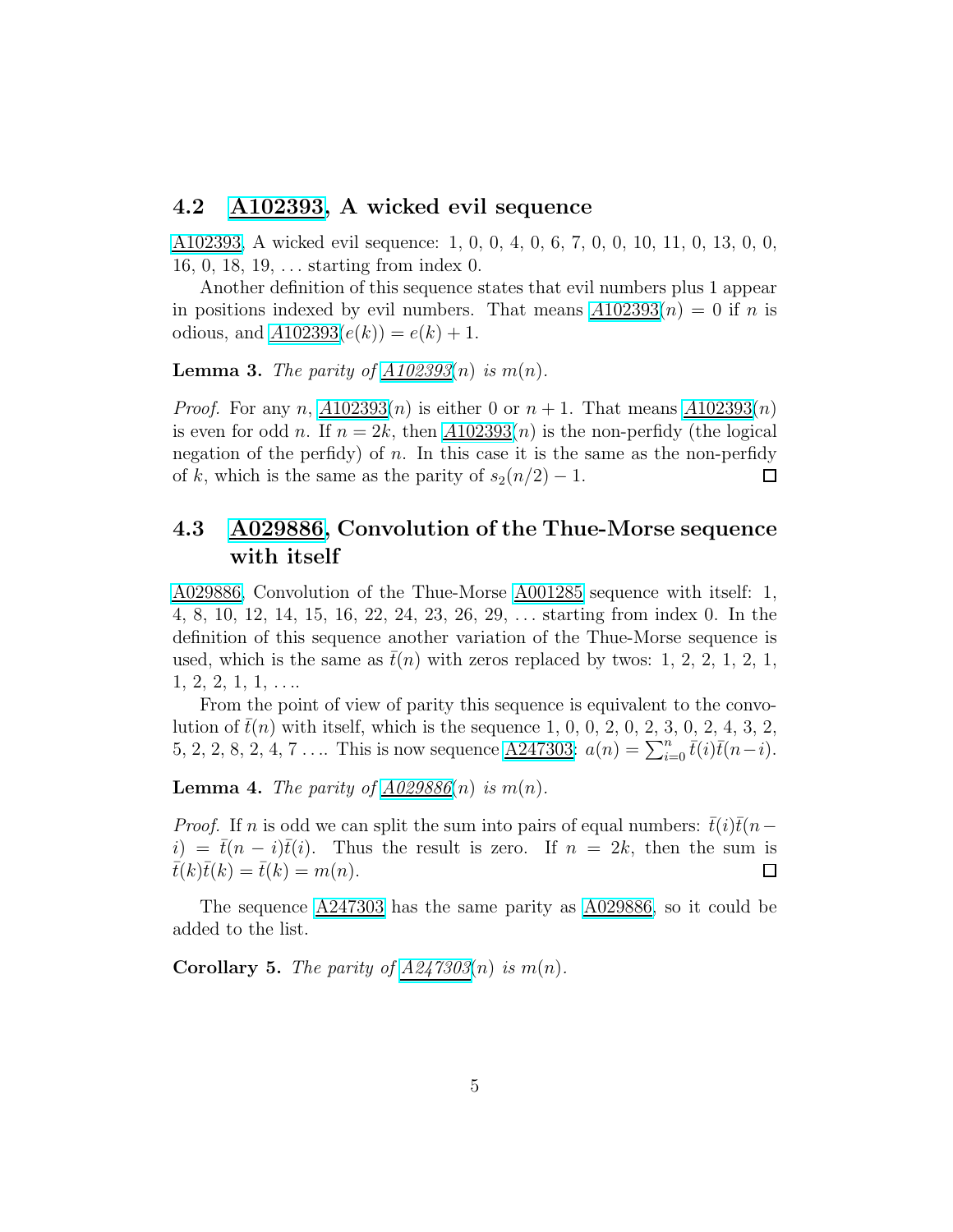#### 4.4  $\Delta 0.092524$ , Binary representation of *n* interpreted in base  $p$ , where  $p$  is the smallest prime factor of  $n$

[A092524,](http://oeis.org/A092524) Binary representation of n interpreted in base  $p$ , where  $p$  is the smallest prime factor of n: 1, 2, 4, 4, 26, 6, 57, 8, 28, 10, 1343, 12, 2367, 14, 40, . . . starting from index 1. In other words, the sequence can be constructed by replacing powers of 2 in the binary representation of n with powers of  $p$ , where  $p$  is the smallest prime factor of  $n$ .

<span id="page-5-0"></span>**Lemma 6.** *The parity of*  $\underline{A092524}(n)$  *is*  $m(n + 1)$ *.* 

*Proof.* If n is even, then the smallest prime factor is 2 and  $A092524(n) = n$ , and the parity of  $\underline{A092524}(n)$  is  $0 = m(n+1)$ . If n is odd, the smallest prime factor is odd, and the result is the sum of  $s_2(n)$  odd numbers. The parity of this number is the perfidy of n; that is, the parity of  $s_2(n)$ , which is equal to  $m(n+1)$ .  $\Box$ 

## 4.5  $\Lambda$ 104258, Replace  $2^i$  with  $n^i$  in the binary representation of  $n$

[A104258,](http://oeis.org/A104258) Replace  $2^i$  with  $n^i$  in the binary representation of n: 1, 2, 4, 16, 26, 42, 57, 512, 730, 1010, 1343, 1872, . . . starting from index 1.

**Lemma 7.** *The parity of [A104258](http://oeis.org/A104258)(n) is*  $m(n + 1)$ *.* 

*Proof.* The parity of  $n^i$  is the same as the parity of n's smallest prime factor. So this proof is similar to the proof of Lemma [6.](#page-5-0)  $\Box$ 

**4.6** **A061297**, 
$$
a(n) = \sum_{r=0}^{n} \text{lcm}(n, n-1, n-2, ..., n-r+1) / \text{lcm}(1, 2, 3, ..., r)
$$

<u>A061297</u>,  $a(n) = \sum_{r=0}^{n} \text{lcm}(n, n-1, n-2, \ldots, n-r+1) / \text{lcm}(1, 2, 3, \ldots, r)$ : 1, 2, 4, 8, 14, 32, 39, 114, 166, 266, 421, 1608, . . . starting from index index 0.

Here we assume that  $lcm() = 1$ ; that is, the sum starts with 1.

Let us begin with calculating the parity of  $\text{lcm}(n, n-1, n-2, \ldots, n-r+1)$  $1)/\mathrm{lcm}(1, 2, 3, \ldots, r)$ . For this we need to know the highest power of 2 that divides  $\text{lcm}(n, n-1, n-2, \ldots, n-r+1)$  and  $\text{lcm}(1, 2, 3, \ldots, r)$ . The highest power of 2 that divides k is called the *2-adic value* of k.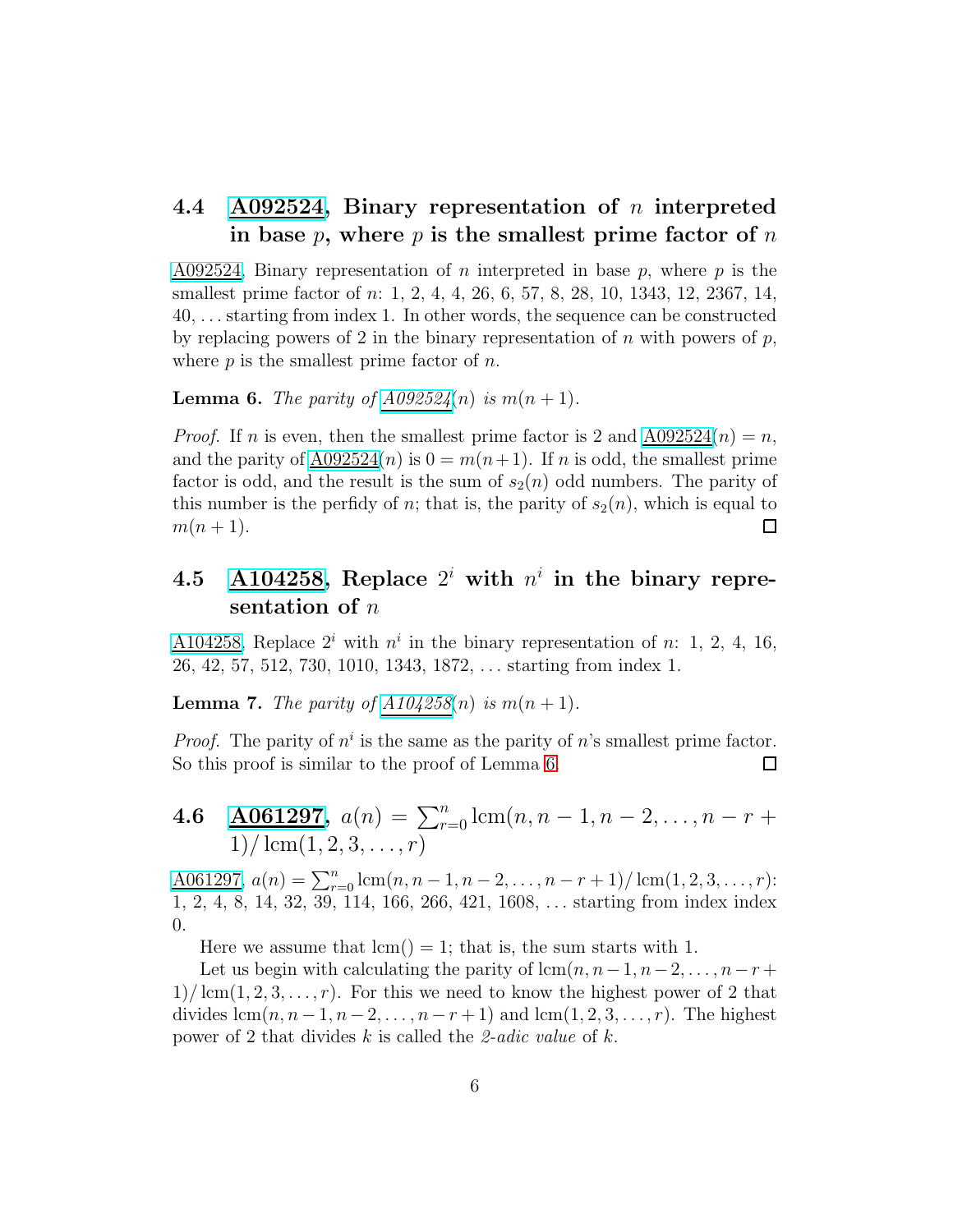The 2-adic value of  $lcm(1, 2, 3, ..., r)$  is the highest power of 2 contained in the set  $\{1, 2, 3, \ldots, r\}$  or  $\lceil \log_2 r \rceil$ . The 2-adic value of  $\operatorname{lcm}(n, n-1, n-1)$  $2, \ldots, n-r+1$  is the highest 2-adic value of elements contained in the set  ${n, n-1, n-2, \ldots, n-r+1}$ . We actually do not need to know the value itself; we just need to know if it is greater than  $k = \lceil \log_2 r \rceil$ . It is greater than k if and only if the last k digits of the binary representation of n represent a number less than r.

#### **Lemma 8.** *The parity of [A061297](http://oeis.org/A061297)(n) is*  $m(n)$ *.*

*Proof.* If n is odd, then  $r = 2k$  and  $r = 2k + 1$  both give an odd or an even contribution to the sum. Hence, the sequence  $A061297(n)$  is even for odd indices. If n is even, we split the sum into pairs for  $r = 2k$  and  $r = 2k + 1$ . For which  $r$  do the numbers in a pair give different contributions? Only for  $r$ that are equal to the last several binary digits of  $n$ , including 0. The number n itself is not paired, but it contributes 1 to the sum, so we should count it too. The number of different r's like that is the number of ones in the binary representation of *n* plus 1, which is equal to  $s_2(n/2) + 1$ .  $\Box$ 

4.7 A093431, 
$$
a(n) = \sum_{k=1}^{n} \text{lcm}(n, n-1, ..., n-k+2, n-k+1) / \text{lcm}(1, 2, ..., k)
$$

<u>A093431</u>,  $a(n) = \sum_{k=1}^{n} \text{lcm}(n, n-1, \ldots, n-k+2, n-k+1) / \text{lcm}(1, 2, \ldots, k)$ : 1, 3, 7, 13, 31, 38, 113, 165, 265, 420, 1607, 1004, . . . starting from index 1.

**Lemma 9.** *The parity of [A093431](http://oeis.org/A093431)(n) is*  $1 - m(n + 1)$ *.* 

*Proof.* This sequence is similar to [A061297;](http://oeis.org/A061297) we just start from 1 rather than from 0. As the value for 1 is 1, we get  $A093431(n) = 1 - A061297(n)$  $A093431(n) = 1 - A061297(n)$  $A093431(n) = 1 - A061297(n)$  $A093431(n) = 1 - A061297(n)$  $A093431(n) = 1 - A061297(n)$ .  $\Box$ 

#### 4.8 [A003071,](http://oeis.org/A003071) Maximal number of comparisons for sorting n elements by list merging

 $A003071$ , Maximal number of comparisons for sorting *n* elements by list merging: 0, 1, 3, 5, 9, 11, 14, 17, 25, 27, 30, 33, 38, 41, 45, 49, 65, . . . starting from index 1.

The sequence should not be confused with [A001855,](http://oeis.org/A001855) Maximal number of comparisons for sorting *n* elements by binary insertion:  $0, 1, 3, 5, 8, 11, 14,$ 17, 21, 25, 29, 33, . . . starting from index 1.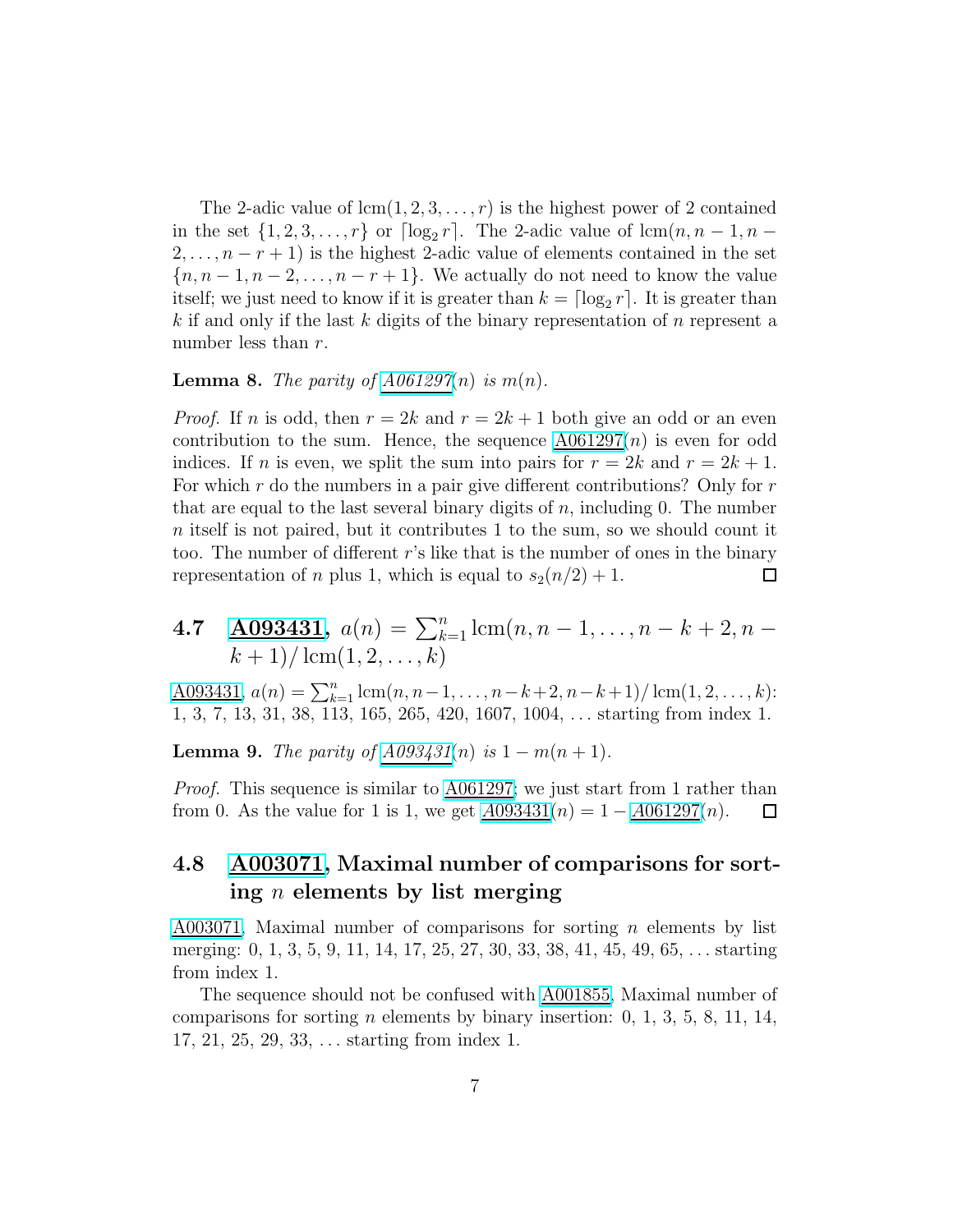The list-merging sort  $\lceil 3 \rceil$  is defined recursively. We start with n lists of size 1. We group the lists into pairs and merge them. After the first iteration we have several lists of size 2 and maybe one extra list. We group these lists into pairs and merge again. After  $k$  iterations we will have several lists of size  $2^k$  and maybe one more list of size not more than  $2^k$ .

Merging two lists can also be defined recursively. We start by comparing the two smallest elements in each list. The smaller of the two is the first element of the resulting list. We can remove it from its list and continue recursively. The merging requires  $n - 1$  comparisons, where n is the total number of elements in both lists.

**Lemma 10.** *The parity of*  $A003071(n)$  *is* 1 − m(n + 1)*.* 

*Proof.* Let us first count the parity of comparisons for the powers of 2:  $n = 2^k$ . When the number of lists is divisible by 4 then merging pairs of them requires an even number of comparisons. Thus the parity of the total number of comparisons is the same as the parity of the number of comparisons in the last step, when we merge two lists of size  $2^{k-1}$ . This merging requires an odd number of comparisons, thus the total is odd.

Now suppose k is the largest integer such that  $2^k \leq n$ :  $n = 2^k + x$ , where  $x < 2^k$ . At the last step we merge two lists of size  $2^k$  and x. Thus  $A003071(n) = A003071(2^k) + A003071(n) + n - 1$  $A003071(n) = A003071(2^k) + A003071(n) + n - 1$  $A003071(n) = A003071(2^k) + A003071(n) + n - 1$  $A003071(n) = A003071(2^k) + A003071(n) + n - 1$ . The parity of this number is the same as the parity of  $\frac{A003071(x) + x}{x}$ . If *n* is even, then the parity of  $A003071(n)$  is the same as the parity of  $A003071(x)$ . Now we can invoke induction to show that for even  $n$  the sequence is odd.

Suppose *n* is odd, then  $A003071(n) \equiv 1 - A003071(x) \pmod{2}$  $A003071(n) \equiv 1 - A003071(x) \pmod{2}$  $A003071(n) \equiv 1 - A003071(x) \pmod{2}$ . This is the same recursive behavior as in our sequence  $m(n + 1)$ . Comparing the starting numbers we finish the proof.  $\Box$ 

### 4.9 [A122248,](http://oeis.org/A122248) Partial sums of  $a(n)$ , where  $a(n) = a(|n/2|) + a$  $|n/2|$  with  $a(1)=1$

 $\underline{A122248}$ , Partial sums of  $a(n)$ , where  $a(n) = a(|n/2|) + |n/2|$  with  $a(1) = 1$ : 0, 1, 3, 5, 9, 13, 18, 23, 31, 39, 48, 57, 68, 79, 91, 103, 119, . . . starting from index 0.

The sequence  $a(n)$  is  $\underline{\text{A113474}}$ : 1, 2, 2, 4, 4, 5, 5, 8, 8, 9, 9, .... Notice that  $a(2k + 1) = a(2k)$ . Consider the sequence  $b(k) = a(2k) = A101925(k)$  $b(k) = a(2k) = A101925(k)$  $b(k) = a(2k) = A101925(k)$ . It follows that  $b(k) = a(k) + k = b(|k/2|) + k$ . It follows that the parity